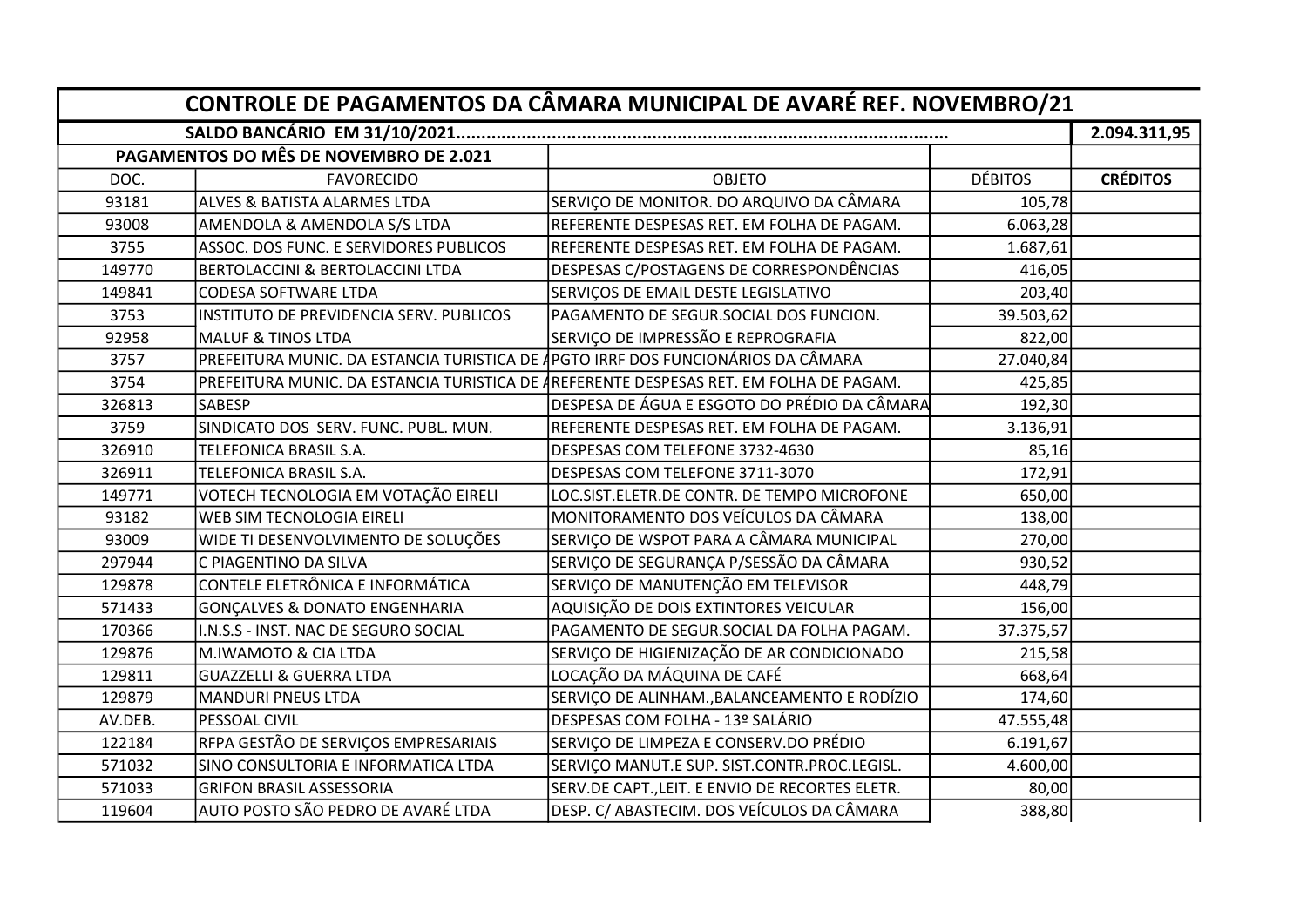| AV.DEB.  | CAIXA ECONOMICA FEDERAL                                                               | REF.CONSIGNADO RET.EM FOLHA DE PAGAM.                                              | 19.126,71  |            |
|----------|---------------------------------------------------------------------------------------|------------------------------------------------------------------------------------|------------|------------|
| 332912   | CIA. LUZ E FORÇA SANTA CRUZ                                                           | PAG.ENERGIA ELÉTRICA DO PRÉDIO DA CÂMARA                                           | 4.323,23   |            |
| 330122   | PREFEITURA MUNICIPAL DA ESTÂNCIA TURISTICA (PAGAM.DE ISSQN RETIDO EM NFs PG P/CÂMARA  |                                                                                    | 821,29     |            |
| 120900   | B E B COMERCIO DE MATERIAIS ELÉTRICOS                                                 | AQUISIÇÃO DE REFLETORES E LÂMPADAS                                                 | 148,75     |            |
| 121009   | LUIZ ALEXANDRE SAUER PALOMBARINI                                                      | AQUISIÇÃO DE PAPEL HIGIÊNICO EM PACOTES                                            | 989,55     |            |
| 121655   | CGPM - CENTRO DE GESTÃO E MEIOS                                                       | PAGAM.SEM PARAR DOS VEÍCULOS DA CÂMARA                                             | 71,42      |            |
| 122198   | R H P SILVESTRE                                                                       | AQUISIÇÃO DE REFLETORES E LÂMPADAS                                                 | 304,30     |            |
| 139717   | ELTON TEIXEIRA BUENO                                                                  | AQUISIÇÃO DE TONER PARA CONSUMO NAS IMPRESSO                                       | 669,00     |            |
| 803804   | INSTITUTO DE PREVIDENCIA SERV. PUBLICOS                                               | PAGAM.DE SEGUR.SOCIAL DOS FUNCION.- 13º SAL.                                       | 39.579,05  |            |
| 803805   | PREFEITURA MUNIC. DA ESTANCIA TURISTICA DE APGTO IRRF DOS FUNCION. DA CÂMARA-13º SAL. |                                                                                    | 14.907,83  |            |
| 122197   | <b>MENDES &amp; SILVESTRE LTDA</b>                                                    | SUPORTE TÉCNICO EM CENTRAL PRIVADA PABX                                            | 213,53     |            |
| 139675   | <b>J A DUARTE &amp; CIA LTDA</b>                                                      | AQUISIÇÃO DE MATERIAL DE CONSUMO P/COPA                                            | 509,09     |            |
| 137361   | RAMIRES MOTORS LTDA                                                                   | AQUISIÇÃO DE UM VEÍCULO DE PASSEIO P/CÂMARA                                        | 145.200,00 |            |
| 775660   | CIEE-CENTRO DE INTEGR.EMPRESA ESCOLA                                                  | REFERENTE TAXA CONVÊNIO BOLSA ESTAGIÁRIOS                                          | 564,34     |            |
| 775372   | INTERROGAÇÃO FILMES LTDA                                                              | SERVIÇO DE AUTÊNTICO 2 CDN STREAMIN                                                | 200,00     |            |
| 127590   |                                                                                       | UNIMED DE AVARE COOPERATIVA DE TRABALHO (PLANO DE SAÚDE DOS FUNCIONÁRIOS DA CÂMARA | 24.048,34  |            |
| 332947   | TELEFONICA BRASIL S.A.                                                                | SERVIÇO DE ACESSO À INTERNET                                                       | 608,33     |            |
| 775110   | COOP-ODONTOCLASSIC - COOPERATIVA                                                      | PLANO ODONTOL.DOS FUNCION. DA CÂMARA                                               | 737,20     |            |
| 949187   | A.M.G.ALBUQUERQUE & ALBUQUERQUE                                                       | AQUISIÇÃO DE REFLETORES E LÂMPADAS                                                 | 435,94     |            |
| 300958   | FERNANDO APARECIDO RÚBIO DOMINGUES                                                    | APLICAÇÃO DE PELÍCULA NOS VIDROS DO CARRO                                          | 250,00     |            |
| AV.DEB.  | FERNANDO APARECIDO RÚBIO DOMINGUES                                                    | AQUIS.DE UM JOGO DE CALHA DE CHUVA P/VEÍCULO                                       | 215,00     |            |
| AV.DEB.  | EVERTON ANACLETO RIBEIRO CELESTINO                                                    | <b>ADIANTAMENTO</b>                                                                | 100,00     |            |
| AV.DEB.  | NILMAR PEREIRA DE SOUZA                                                               | ADIANTAMENTO                                                                       | 600,00     |            |
| AV.DEB.  | PESSOAL CIVIL                                                                         | DESPESAS COM PAGAMENTO PESSOAL                                                     | 209.107,66 |            |
| TRANSF.  | PREFEITURA MUNIC. DA ESTANCIA TURISTICA DE ADEVOL.DE RESTOS A PAGAR NÃO UTILIZADO     |                                                                                    |            | 1.400,00   |
| AV.DEB.  | TRANSFERÊNCIA                                                                         |                                                                                    | 147,00     |            |
| AV.CRED. | DEP.ISS RET.EM NF                                                                     |                                                                                    |            | 4,93       |
| AV.CRED. | DEP.ISS RET.EM NF                                                                     |                                                                                    |            | 2,40       |
| AV.CRED. | CRED. REST. PLANO SAÚDE                                                               |                                                                                    |            | 244,66     |
| AV.CRED. | CRED. REST. PLANO ONDONT.                                                             |                                                                                    |            | 20,00      |
| AV.CRED. | CRED. REST. PLANO ONDONT.                                                             |                                                                                    |            | 40,00      |
| AV.CRED. | CRED. REST. PLANO SAÚDE.                                                              |                                                                                    |            | 1.794,22   |
| AV.CRED. | REPASSE DUODÉCIMO                                                                     |                                                                                    |            | 563.000,00 |